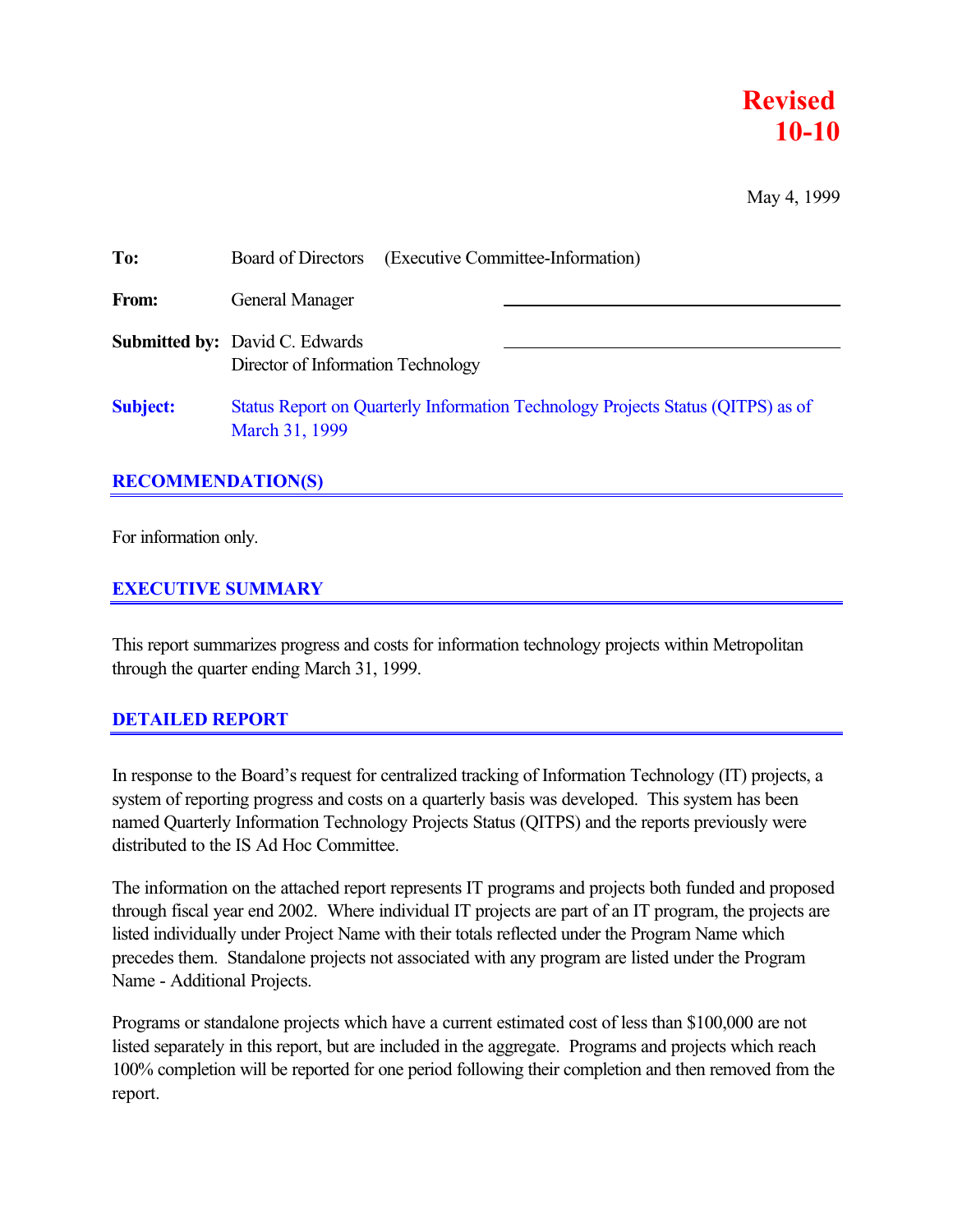The current estimated cost of IT projects being reported this period is \$120.5 million, with a remaining cost to completion of \$43.2 million.

LF:sm

### **Attachment 10-10A**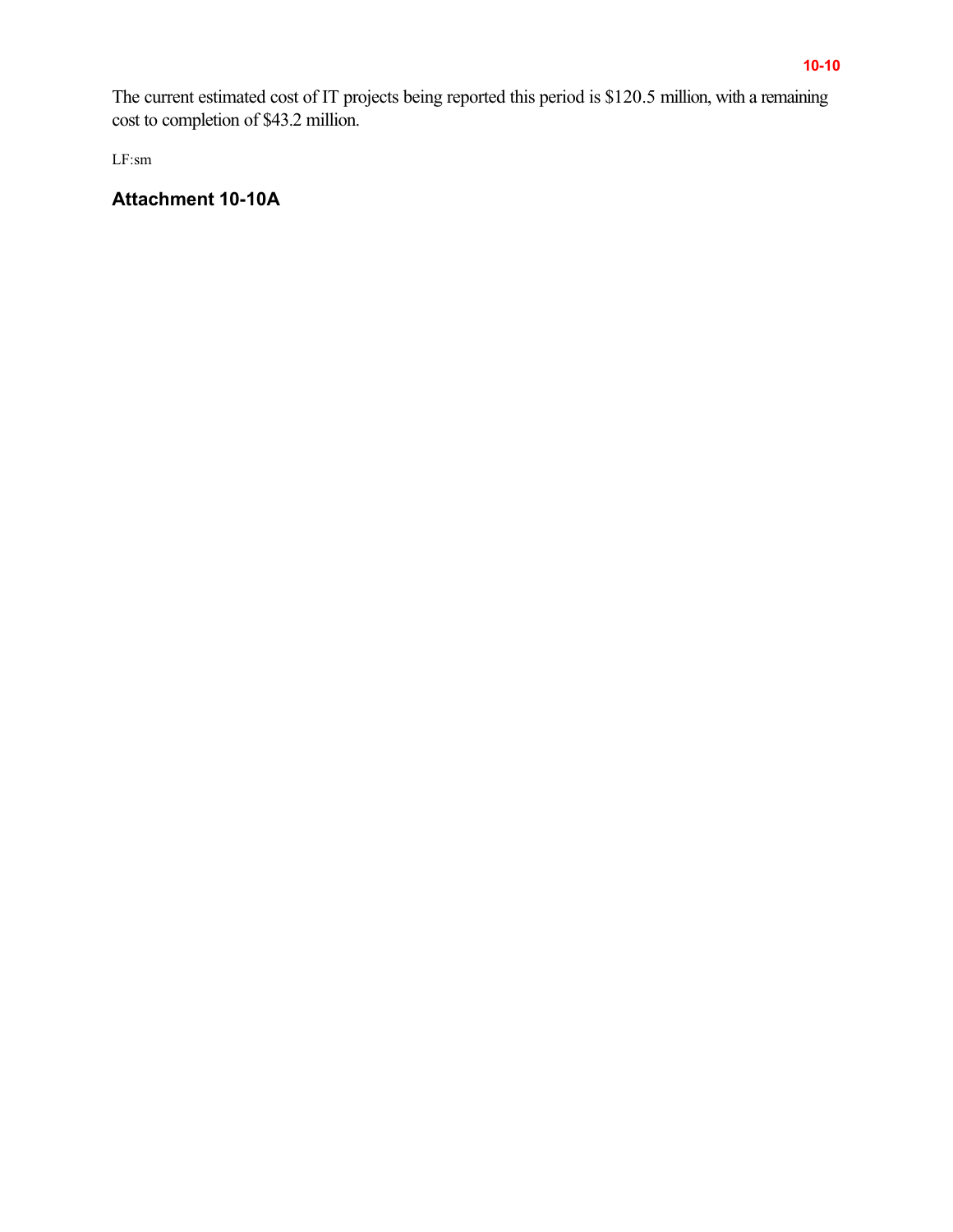### IT Service Company, 5/4/99

# Attachment 10-10, Page 1 of 4 **IT Service Company, 5/4/99 Attachment 10-10, Page 1 of 4**

| Program Name                             | Project Name                                     | Start    | Finish        | % Cmp    | % Cmpl | Funding        | Current<br>Estimated<br>Ğ<br>S | Remaining<br>Cost        | Cost-to-date | <b>Fiscal 98-99</b><br>Projected<br>Cost | Fiscal 99-00<br>Proposed<br>Cost | Consult % of<br>Est. Cost | MBE<br>WBE %            | <b>Total Consultant</b><br>Cost-to-date |
|------------------------------------------|--------------------------------------------------|----------|---------------|----------|--------|----------------|--------------------------------|--------------------------|--------------|------------------------------------------|----------------------------------|---------------------------|-------------------------|-----------------------------------------|
| Asset Information<br>ement Sy<br>Manao   |                                                  | 11/12/96 | 6/30/01       | 3%       | 33%    | Capital        | \$1,513,400                    | \$739,510                | \$773,890    | \$848,615                                | \$227,520                        |                           |                         | \$61,424                                |
|                                          | AIMS - Planning Apps & Data Acquisition          | 6/30/97  | 7/1/99        | 0%       | 85%    | Capital        | \$340,085                      | \$78.200                 | \$289,700    | \$173,820                                | ₷                                | 79%                       | 0%                      | $\frac{4}{2}$                           |
|                                          | Facility Planning Evaluation                     | 6/30/97  | 7/1/99        |          | 65%    | Capital        | \$193,050                      | \$78,200                 | \$114,850    | \$83,650                                 | ₷                                | 83%                       | 0%                      | ≸                                       |
|                                          | Engr Apps & Data Acquisition                     | 6/30/97  | 7/1/99        |          | 66%    | Capital        | \$534,265                      | \$177,565                | \$356,700    | \$534,265                                | ₷                                | 30%                       | 0%                      | \$61,424                                |
|                                          | AIMS - Real Estate Planning Evaluation           | 6/30/97  | 6/30/01       |          | 3%     | Capital        | \$446,000                      | \$433,360                | \$12,640     | \$56,880                                 | \$227,520                        | $\stackrel{\leq}{\geq}$   | $\stackrel{\leq}{\geq}$ | $\stackrel{\leq}{\geq}$                 |
| <b>Digital Microwave</b>                 |                                                  | 4/1/94   | 6/30/         |          | 75%    | Capital        | \$4,799,000                    | \$2,069,000              | \$2.730.000  | \$370,000                                | 889<br>云                         |                           |                         |                                         |
|                                          | Implementation of Digital Microwave (phase I)    | 4/1/94   | 6/12/99       | 94%      | 94%    | Capital        | \$2,910,000                    | \$180,000                | \$2,730,000  | \$370,000                                | ₷                                | $0\%$                     | 0%                      | ₷                                       |
|                                          | Implementation of Digital Microwave (phase II)   | 4/1/94   | 6/30/00       |          | $0\%$  | Capital        | \$1,889,000                    | \$1,889,000              | S            | æ                                        | \$1,889,000                      | 0%                        | 0%                      | S                                       |
| Electronic Document<br>Management System |                                                  | 3/25/96  | 12/31/99      | 12%      | 70%    | Capital        | \$6,316,000                    | \$1,862,000              | \$4,454,000  | \$3,461,000                              | \$1,325,000                      | 60%                       | 4%                      | \$3,136,000                             |
|                                          | EDMS Project Management                          | 3/25/96  | 12/31/99      | 87%      | 70%    | Capital        | \$988,000                      | \$531,000                | \$457,000    | \$426,000                                | \$351,000                        | 70%                       | 0%                      | \$377,000                               |
|                                          | EDMS Infrastructure Implementation               | 4/15/97  | 12/31/99      | 0%       | 70%    | Capital        | \$3,528,000                    | \$583,000                | \$2,945,000  | \$1,793,000                              | \$563,000                        | 40%                       | 2%                      | \$1,724,000                             |
|                                          | Engineering Drawing Management                   | 6/11/97  | 12/31/99      | 0%       | 70%    | Capital        | \$504,000                      | \$197,000                | \$307,000    | \$377,000                                | \$87,000                         | 95%                       | 0%                      | \$290,000                               |
|                                          | Operation Service Connection DocumentMngmt       | 6/11/97  | 12/31/99      | $\delta$ | 70%    | Capital        | \$296,000                      | \$113,000                | \$183,000    | \$243,000                                | \$33,000                         | 100%                      | $\delta$                | \$183,000                               |
|                                          | Board Letter Development/Publication/Research    | 6/11/97  | 12/31/99      | $0\%$    | 70%    | Capital        | \$350,000                      | \$123,000                | \$227,000    | \$214,000                                | \$86,000                         | 100%                      | $0\%$                   | \$227,000                               |
|                                          | Planning & Resources Document Conversion & Mngmt | 9/5/97   | 12/31/99      | 0%       | 50%    | Capital        | \$375,000                      | \$164,000                | \$211,000    | \$194,000                                | \$164,000                        | 100%                      | 30%                     | \$211,000                               |
|                                          | Legal Document Conversion & Mngmt                | 9/5/97   | 12/31/99      | $0\%$    | 60%    | Capital        | \$275,000                      | \$151,000                | \$124,000    | \$214,000                                | \$41,000                         | 100%                      | 0%                      | \$124,000                               |
| Geographical Information<br>ó,           |                                                  | 10/2/95  | 6/30/02       | 48%      | 79%    | Capital        | \$2,840,000                    | \$2,415,000              | \$425,000    | \$75,000                                 | \$40,000                         | 80%                       | 0%                      | \$60,000                                |
|                                          | Bay-Delta Database                               | 10/2/95  | 6/30/98       | 45%      | 79%    | <b>O&amp;M</b> | \$540,000                      | \$115,000                | \$425,000    | \$75,000                                 | \$40,000                         | 80%                       | $0\%$                   | \$60,000                                |
|                                          | GIS Integration/Enhancements                     | 7/1/00   | 6/30/02       | 0%       | 0%     | Capital        | \$2,300,000                    | \$2,300,000              | ଌ            | ₷                                        | ₷                                | 0%                        | 0%                      | ₷                                       |
| <b>ISSP</b> Phase 1                      |                                                  | 9/14/93  | $\frac{3}{2}$ |          | 80%    | Capital        | \$14                           | $\frac{88}{25}$<br>\$884 |              | 800<br>113<br>ಕ                          | \$447.                           | စိ                        | ്റ്                     | \$718.                                  |
|                                          | Software                                         | 9/14/93  | 3/31/99       | 90%      | 100%   | Capital        | \$4,196,987                    | ႙ၟ                       | \$4,196,987  | ႙ၟ                                       | ႙ၟ                               | $0\%$                     | $0\%$                   | æ                                       |
|                                          | Hardware                                         | 9/14/93  | 3/31/99       | 90%      | 100%   | Capital        | \$2,100,000                    | င္တ                      | \$2,100,000  | ႙ၟ                                       | ႙ၟ                               | $0\%$                     | $\delta$                | င္တ                                     |
|                                          | Technology                                       | 9/14/93  | 12/31/98      | $90\%$   | 100%   | Capital        | \$2,005,043                    | S                        | \$2,005,043  | S                                        | æ                                | 0%                        | 0%                      | \$0                                     |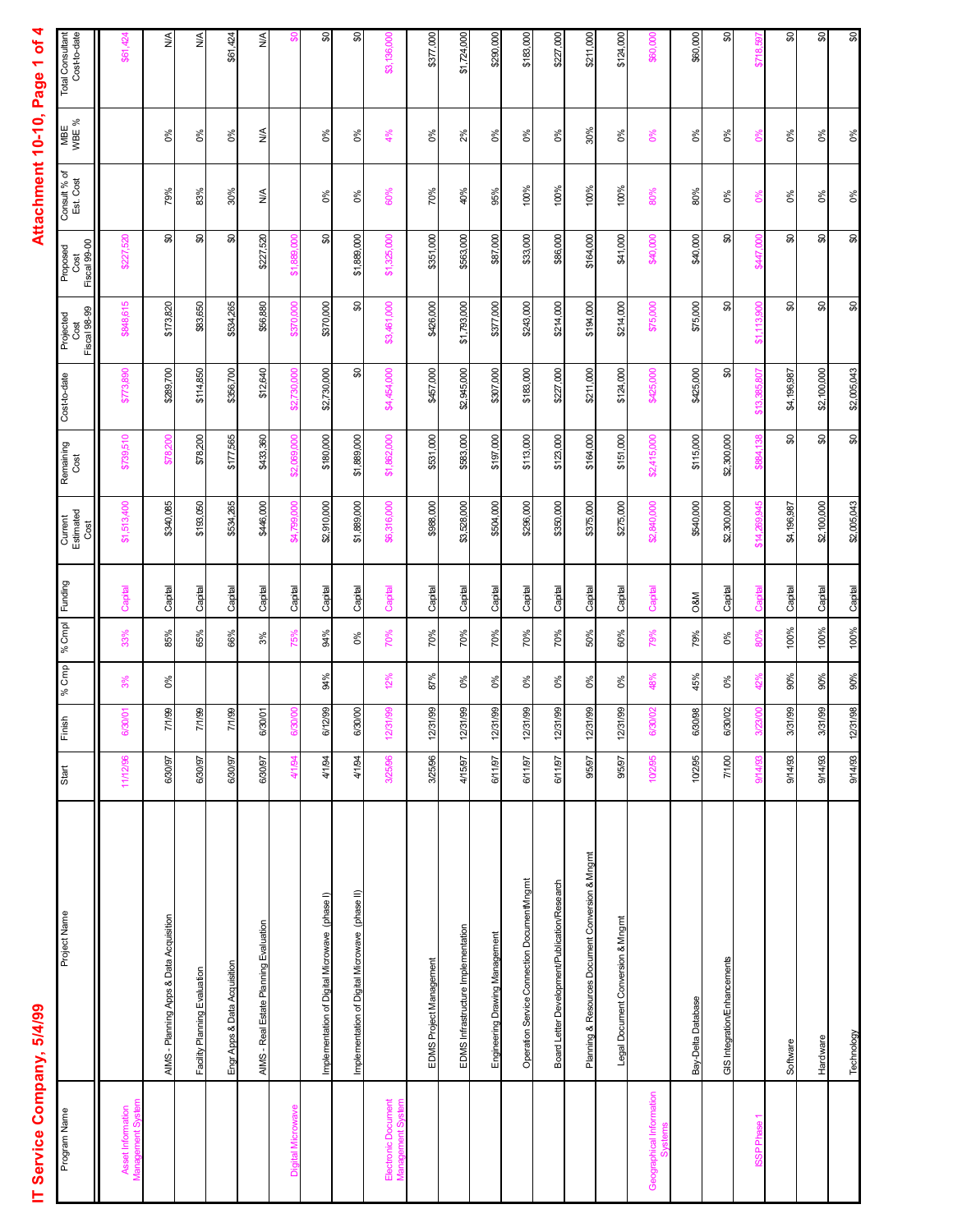# **IT Service Company, 5/4/99 Attachment 10-10, Page 2 of 4** IT Service Company, 5/4/99

### Attachment 10-10, Page 2 of 4

| Program Name             | Project Name                                                                            | Start        | Finish      | % Cmp     | % Cmpl | Funding | Current<br>Estimated<br>Cost | Remaining<br>Cost | Cost-to-date | Projected<br>Cost<br>Fiscal 98-99 | Fiscal 99-00<br>Proposed<br>Cost | Consult % of<br>Est. Cost | MBE<br>WBE %      | Total Consultant<br>Cost-to-date |
|--------------------------|-----------------------------------------------------------------------------------------|--------------|-------------|-----------|--------|---------|------------------------------|-------------------|--------------|-----------------------------------|----------------------------------|---------------------------|-------------------|----------------------------------|
|                          | Program Office                                                                          | 9/14/93      | 3/31/99     | 41%       | 100%   | Capital | \$3,602,915                  | ႙ၟ                | \$3,602,915  | ႙ၟ                                | ႙ၟ                               | $0\%$                     | $0\%$             | S                                |
|                          | Health, Safety & Environmental Projects                                                 | 1/1/92       | 8<br>3/23   | <b>D%</b> | O%     | Capital | \$1,917,000                  | \$880,632         | \$1,036,368  | \$973,900                         | \$447,000                        | 84%                       | 0%                | \$510,597                        |
|                          | <b>IBM Mainframe Tanks &amp; Permits</b>                                                | 1/1/92       | 6/30/95     |           | 100%   | Capital | \$459,283                    | æ                 | \$459,283    | S                                 | S                                | 0%                        | 0%                | æ                                |
|                          | Out of box testing / Acceptance / Payment of Software License Fees                      | 9/15/98      | 10/1/98     | $0\%$     | 100%   | Capital | \$231,500                    | \$5,026           | \$226,474    | \$229,500                         | ₷                                | 98%                       | $0\%$             | \$225,000                        |
|                          | Project Administration and Expenses                                                     | 9/1/98       | 3/1/00      |           | 25%    | Capital | \$34,817                     | \$20,905          | \$13,912     | င္တ                               | ႙ၟ                               | 100%                      | $\delta^{\rm SO}$ | \$13,912                         |
|                          | Initial Start-Up Phase  (Project Plan/Environment & Platform<br>Documentation /Testing) | 9/21/98      | 6/30/99     | $0\%$     | 65%    | Capital | \$112,000                    | \$40,799          | \$71,201     | \$112,000                         | ႙ၟ                               | 80%                       | $0\%$             | \$50,422                         |
|                          | MWD Training / HSE Recordkeeping - Medical / PPE Tracking                               | 11/2/98      | 8/2/99      | $0\%$     | 70%    | Capital | \$282,250                    | \$76,992          | \$205,258    | \$270,000                         | \$12,250                         | 75%                       | 0%                | \$172,672                        |
|                          | Permits                                                                                 | 8/31/98      | 7/9/99      |           | 90%    | Capital | \$72,400                     | \$12,160          | \$60,240     | \$70,400                          | \$2,000                          | 72%                       | $0\%$             | \$48,591                         |
|                          | Incident Reporting                                                                      | 5/1/99       | 10/1/99     | $0\%$     | $0\%$  | Capital | \$427,750                    | \$427,750         | æ            | \$292,000                         | \$135,750                        | 89%                       | $\delta^{\rm SO}$ | æ                                |
|                          | Hazardous Substances Inventory System (HSIS)                                            | 8/1/99       | 12/1/99     | ಠಿಂ       | $0\%$  | Capital | \$185,000                    | \$185,000         | 8            | င္တ                               | \$185,000                        | 84%                       | ಠಿಂ               | æ                                |
|                          | Audit                                                                                   | 12/1/99      | 2/1/00      | $0\%$     | $0\%$  | Capital | \$100,000                    | \$100,000         | ₷            | S                                 | \$100,000                        | 75%                       | $0\%$             | င္တ                              |
|                          | Post Implementation                                                                     | 2/1/00       | 3/23/00     | $0\%$     | $0\%$  | Capital | \$12,000                     | \$12,000          | ႙ၟ           | ₷                                 | \$12,000                         | 83%                       | $0\%$             | င္တ                              |
|                          | PeopleSoft Projects                                                                     | 3/4/96       | g<br>5/31/9 | 51%       | 67%    | Capital | \$448,000                    | \$3,506           | 8444,494     | \$140,000                         | ႙ၟ                               | 48%                       | <b>Del</b>        | \$208.000                        |
|                          | PeopleSoft Cycle 3 Upgrade                                                              | 3/4/96       | 5/31/99     | 51%       | 97%    | Capital | \$448,000                    | \$3,506           | 8444,494     | \$140,000                         | င္တ                              | 48%                       | $0\%$             | \$208,000                        |
| <b>SCADA</b>             |                                                                                         | 11/1/91      | 11/3        |           | 74%    | Capital | \$40,400                     | 504,717<br>क्र    |              | န္တ                               | န္တ                              |                           |                   |                                  |
|                          | SCADA Modernization                                                                     | 11/1/91      | 12/31/99    | 35%       | 87%    | Capital | \$33,700,000                 | \$3,203,406       | \$30,496,594 | ≸                                 | $\frac{4}{2}$                    | $1\%$                     | 50%               | \$100,000                        |
|                          | Desert SCADA Implementation                                                             | 4/1/94       | 9/1/99      | 20%       | 85%    | Capital | \$6,700,000                  | \$1,301,311       | \$5,398,689  | $\frac{4}{2}$                     | $\frac{4}{2}$                    | 7%                        | 19%               | \$285,000                        |
| Water Information System |                                                                                         | <b>Z6/L2</b> | 6/30/00     | 44%       | 44%    | both    | \$2,534,950                  | \$1,247,624       | \$1,287,326  | \$541,000                         | \$1,050,000                      | O%                        | 0%                | \$1,380,160                      |
|                          | Treatment Plant Performance System                                                      | 11/3/97      | 6/30/99     |           | 100%   | Capital | \$662,750                    | \$13,750          | \$649,000    | \$81,000                          | ₷                                | 30%                       | 65%               | \$428,000                        |
|                          | System Operations Subsystem                                                             | 5/1/97       | 6/30/00     |           | 46%    | Capital | \$1,190,200                  | \$683,153         | \$507,047    | \$335,000                         | \$650,000                        | 50%                       | 80%               | \$952,160                        |
|                          | AMR Upgrade and Retrofit for Allen McColloch Pipeline                                   | 11/3/97      | 10/1/99     |           | 30%    | Capital | \$682,000                    | \$550,721         | \$131,279    | \$125,000                         | \$400,000                        | 30%                       | $0\%$             | င္တ                              |
| Windows NT Migration     |                                                                                         | 7/1/97       | g<br>6/30   | ă         | 87%    | Capital | 498<br>န္တ                   | क्षं              | \$2,109,     | \$3,961,376                       | \$1.647                          | 53%                       | 30%               | \$1,135,                         |
|                          | Stage 1 - Plan, Design, Pilot                                                           | 7/1/97       | 9/30/98     | 28%       | 100%   | captial | \$1,356,740                  | ₷                 | \$1,356,740  | \$469,760                         | ₷                                | 49%                       | 30%               | \$665,785                        |
|                          | Stage 2 - NT Workstation Rollout                                                        | 10/1/98      | 4/15/99     | 12%       | 98%    | Capital | \$3,219,000                  | \$2,466,671       | \$752,329    | \$3,219,000                       | \$                               | 15%                       | $0\%$             | \$470,040                        |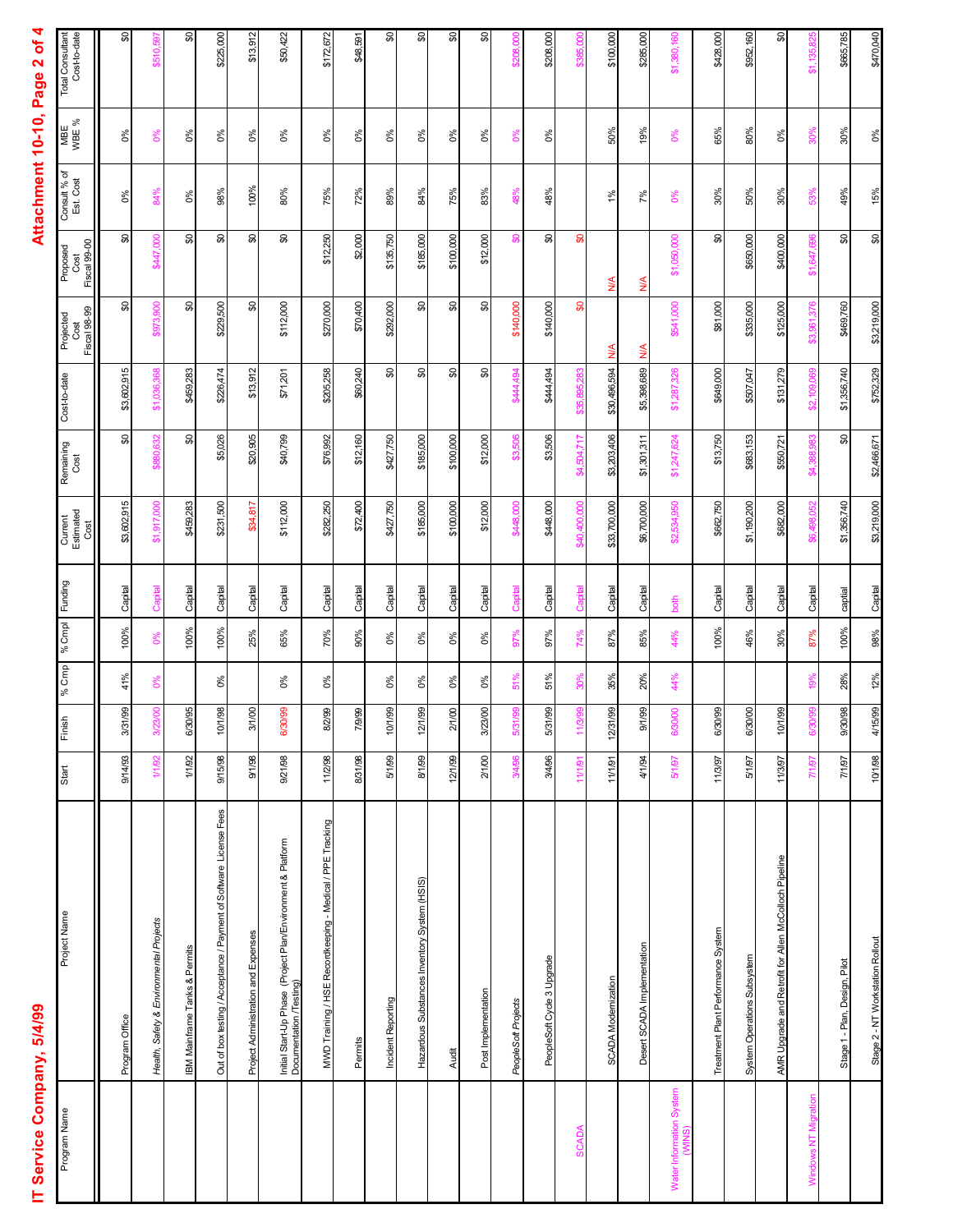### IT Service Company, 5/4/99

# Attachment 10-10, Page 3 of 4 **IT Service Company, 5/4/99 Attachment 10-10, Page 3 of 4**

| Program Name               | Project Name                                     | Start    | Finish      | % Cmp         | % Cmpl | Funding        | Current<br>Estimated<br>Cost | Remaining<br>Cost | Cost-to-date     | Fiscal 98-99<br>Projected<br>Cost | <b>Fiscal 99-00</b><br>Proposed<br>Cost | Consult % of<br>Est. Cost | MBE<br>WBE % | Total Consultant<br>Cost-to-date |
|----------------------------|--------------------------------------------------|----------|-------------|---------------|--------|----------------|------------------------------|-------------------|------------------|-----------------------------------|-----------------------------------------|---------------------------|--------------|----------------------------------|
|                            | Stage 3 - Server Rollout                         | 6/1/99   | 12/31/99    | 46%           | $0\%$  | Capital        | \$1,922,312                  | \$1,922,312       | ႙ၟ               | \$272,616                         | \$1,647,696                             | 53%                       | $0\%$        | æ                                |
| <b>Year 2000</b>           |                                                  | 9/2/97   | Š<br>6/30/C | $\frac{8}{6}$ | 22%    | <b>O&amp;M</b> | \$5,332,000                  | \$4,531,400       | \$800,600        | \$1,908,000                       | 200<br>595.<br>ඝ                        |                           |              | \$310.200                        |
|                            | Y2K - Project Office                             | 8/1/98   | 6/30/00     |               | 45%    | <b>O&amp;M</b> | \$362,000                    | \$220,000         | \$142,000        | \$212,000                         | \$220,000                               | $0\%$                     | $0\%$        |                                  |
|                            | Y2K - Tier 1 Business Systems                    | 10/13/98 | 6/30/00     |               | 22%    | <b>O&amp;M</b> | \$1,600,000                  | \$1,213,000       | \$387,000        | \$659,000                         | \$941,000                               | 52%                       | 87%          | \$103,000                        |
|                            | Y2K - Supply Management                          | 8/1/98   | 6/30/00     |               | 25%    | <b>O&amp;M</b> | \$68,000                     | \$57,800          | \$10,200         | \$40,800                          | \$27,200                                | 0%                        | 0%           |                                  |
|                            | Y2K - Operations Contingency Planning            | 8/1/98   | 6/30/00     |               | 60%    | <b>D&amp;M</b> | \$87,000                     | \$75,000          | \$12,000         | \$52,200                          | \$30,000                                | $0\%$                     | $0\%$        |                                  |
|                            | Y2K - Embedded Systems                           | 8/1/98   | 6/30/00     |               | 60%    | <b>O&amp;M</b> | \$700,000                    | \$515,000         | \$185,000        | \$600,000                         | \$206,000                               | $0\%$                     | $0\%$        | \$200,000                        |
|                            | Y2K-Control Systems                              | 8/1/98   | 6/30/00     |               | 50%    | Capital        | \$500,000                    | \$450,000         | \$50,000         | \$200,000                         | \$300,000                               | $0\%$                     | $0\%$        |                                  |
|                            | Y2K-Tier 2 and 3 Business Systems                | 4/1/99   | 6/30/00     |               | 10%    | <b>O&amp;M</b> | \$2,015,000                  | \$2,000,600       | \$14,400         | \$144,000                         | \$1,871,000                             | 59%                       | 50%          | \$7,200                          |
| <b>Additional Projects</b> |                                                  |          |             |               |        |                | $\mathcal{F}$<br>\$35,       | San<br>349        | 404<br>\$15,427, | \$10.018                          | 423<br>ę,                               | ဲ့                        | ဲ့           | 792,636<br>ඝ                     |
|                            | Build IT Infrastructure for new Union Station HQ | 1/2/97   | 6/30/99     | 0%            | 95%    | <b>O&amp;M</b> | \$2,400,000                  | \$450,000         | \$1,950,000      | \$150,000                         | ₷                                       | 0.05%                     | $0\%$        | \$50,000                         |
|                            | Centralized Disaster/Business Recovery Site      | 8/4/97   | 6/30/00     | 0%            | 8%     | Suspense       | \$886,000                    | \$863,251         | \$22,749         | \$350,000                         | \$502,900                               | 0%                        | 0%           | င္တ                              |
|                            | Design and Program CMS Enhancements              | 8/1/99   | 7/1/00      | $0\%$         | $0\%$  | Capital        | \$540,500                    | \$540,500         | ₷                | ႙ၟ                                | \$540,500                               | $0\%$                     | 0%           | \$                               |
|                            | Desktop Management System                        | 4/7/98   | 7/10/99     |               | 95%    | <b>O&amp;M</b> | \$180,000                    | \$27,184          | \$152,816        | \$25,184                          | \$2,000                                 | 30%                       | 0%           | \$58,147                         |
|                            | EDMS Backfile Document & Image Capture           | 7/1/99   | 6/30/02     | 0%            | 0%     | <b>O&amp;M</b> | \$5,000,000                  | \$5,000,000       | ₷                | ₷                                 | \$1,200,000                             | 75%                       | 25%          | ଌ                                |
|                            | Electronic Forms Implementation                  | 5/1/96   | 6/30/99     | $0\%$         | 95%    | <b>O&amp;M</b> | \$842,000                    | \$141,529         | \$700,471        | \$355,111                         | 8                                       | 41%                       | 100%         | \$289,120                        |
|                            | Electronic Messaging Replacement                 | 7/1/98   | 6/30/99     |               | 95%    | Mixed          | \$1,342,934                  | \$165,823         | \$1,177,111      | \$1,342,934                       | ₷                                       | 52%                       | 0%           | \$451,230                        |
|                            | Engineering Drawing Restoration                  | 4/3/95   | 6/29/00     | 16%           | 72%    | Capital        | \$7,785,000                  | \$3,346,076       | \$4,438,924      | \$1,131,076                       | \$1,357,400                             | 0%                        | 0%           | \$1,357,067                      |
|                            | Enterprise InformationTechnology Plan Update     | 7/1/98   | 10/31/99    | 0%            | 0%     | <b>O&amp;M</b> | \$150,000                    | \$150,000         | ႙ၟ               | \$35,000                          | \$115,000                               | $0\%$                     | $0\%$        | ₷                                |
|                            | Executive Information Support System             | 9/1/99   | 6/1/00      | $\circ$       | 0%     | <b>O&amp;M</b> | \$150,000                    | \$150,000         | ₷                | ₷                                 | 150,000                                 | 0%                        | 0%           | $\circ$                          |
|                            | Infrastructure Mapping & Data Collection         | 12/15/97 | 6/30/00     | 0%            | 42%    | Capital        | \$950,582                    | \$550,710         | \$399,872        | \$405,582                         | \$245,000                               | 0%                        | 0%           | \$70,568                         |
|                            | Maximo Implementation                            | 6/23/97  | 6/30/01     |               | 80%    | Capital        | \$5,974,799                  | \$4,206,185       | \$1,768,614      | \$1,039,439                       | \$2,557,579                             | 11%                       | 3%           | \$279,403                        |
|                            | MS Office 97 Upgrade                             | 4/13/99  | 7/31/99     |               | $0\%$  | <b>O&amp;M</b> | \$605,000                    | \$605,000         | æ                | \$450,000                         | \$155,000                               | $0\%$                     | $0\%$        | \$0\$                            |
|                            | Oracle Financials 10.7 Upgrade                   | 8/1/96   | 12/9/98     | 26%           | 100%   | <b>O&amp;M</b> | \$2,208,923                  | ₷                 | \$2,208,923      | \$598,742                         | ₷                                       | 56%                       | 32%          | \$1,179,764                      |
|                            | Peoplesoft Version 7.5 Upgrade                   | 12/17/98 | 6/30/99     | 38%           | 0%     | <b>O&amp;M</b> | \$244,000                    | \$240,499         | \$3,501          | \$244,000                         | æ                                       | 37%                       | 0%           | \$37,337                         |